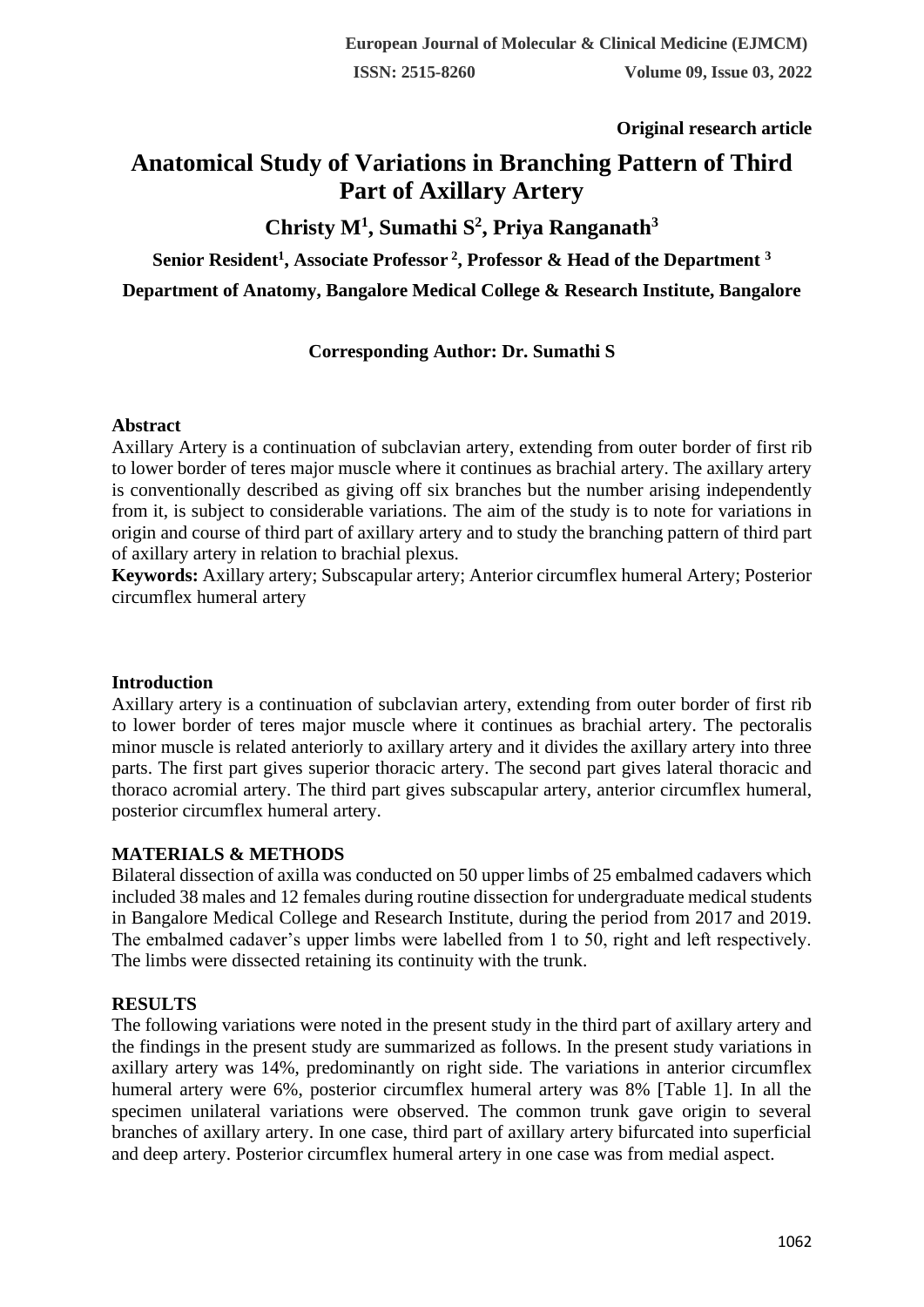**Number of Specimens Sides Observed Origin of Right Left Total Percentage** 25 50 Anterior circumflex  $\begin{array}{c|c|c|c|c} \text{Americanlex} & 3 & 0 & 3 & 6\% \end{array}$ Posterior circumflex humeral artery 3 | 1 | 4 | 8%

**TABLE 1: Variations in anterior circumflex humeral artery and posterior circumflex humeral artery**

#### **DISCUSSION**

# **VARIATION 1: Origin of posterior circumflex humeral artery from medial aspect of axillary artery**

As in Figure 1, posterior circumflex humeral artery instead of usual origin from lateral side of third part of axillary artery, originated from medial side of third part of axillary artery at a higher level than the origin of anterior circumflex humeral artery [Table 4]. This particular variation in the side of origin of posterior circumflex humeral artery (i.e.) from the medial side of third part of axillary artery is considered as a rare variation because, as of now no literature had encountered such variation in the side of origin of artery. The posterior circumflex humeral artery after its origin from the medial aspect of third part of axillary artery, winded posterior to third part of axillary artery below teres major instead of passing through quadrangular space [Table 3]. Also, posterior circumflex humeral artery did not anastomose with anterior circumflex humeral artery in the present case. Due to variation in the course of posterior circumflex humeral artery, the artery had variant relation with the axillary nerve.

#### **VARIATION 2: Origin of subscapular artery at the level of ACHA and posterior circumflex humeral artery**

As in Figure 2, the subscapular artery which is the first branch of third part of axillary artery usually originates at a higher level than circumflex arteries. The variation observed in Figure 2, was origin of subscapular artery was from the lower level (i.e.) at the site of origin of anterior circumflex humeral artery and posterior circumflex humeral artery. The subscapular artery was subsequently divided into circumflex scapular artery and thoracodorsal artery and both the branches of subscapular artery had normal course and its relation with branches of brachial plexus were normal.

#### **VARIATION 3: Common trunk of origin for both anterior circumflex humeral artery and posterior circumflex humeral artery from third part of axillary artery**

As in Figure 3, it was noted that both anterior circumflex humeral artery and posterior circumflex humeral artery were not arising independently from third part of axillary artery, rather it was seen as a common trunk arising from third part of axillary artery [Table 5]. The common trunk was from posterolateral aspect of third part of axillary artery and the common trunk immediately divided into two branches, with one of the branches was smaller in diameter passed anteriorly and was identified as anterior circumflex humeral artery and the artery gave branch to shoulder joint [Table 2]. The other branch from the common trunk was larger in diameter and it continued postero-laterally to enter into quadrangular space along with axillary nerve and emerged out on the posterior aspect around the surgical neck of humerus [Table 3].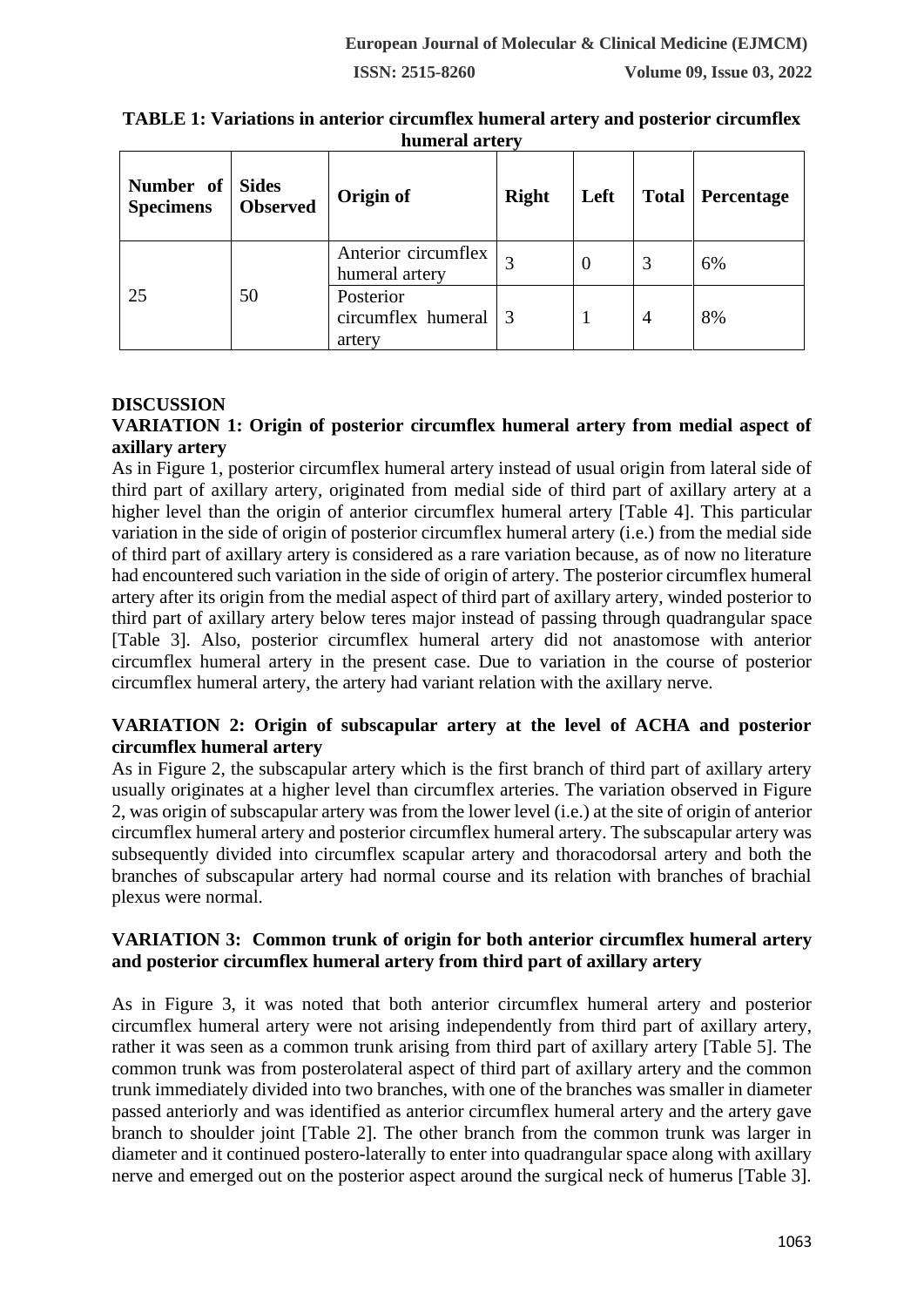The variation noted in anterior circumflex humeral artery and posterior circumflex humeral artery was in its origin from third part of axillary artery. There was no variation in relation with branches of brachial plexus [Table 4].

#### **VARIATION 4: Origin of anterior circumflex humeral artery and posterior circumflex humeral artery from second part of axillary artery**

As in Figure 4, anterior circumflex humeral artery and posterior circumflex humeral artery was not found in its usual site [Table 4]. While tracing for the circumflex humeral arteries proximally, beneath the pectoralis muscle area which is the second part of axillary artery, two branches having a circumflex course over humerus was noted. Both the branches were slender in appearance. The anterior branch was named as anterior circumflex humeral artery [Table 2] and posterior branch was named as posterior circumflex humeral artery. Both circumflex humeral arteries immediately formed a loop to anastomose with each other. They had variation in the branching pattern. After the formation of loop both the arteries pierced long head of biceps and gave an articular branch to shoulder joint. The posterior circumflex humeral artery did not enter through quadrangular space and did not accompany axillary nerve.

#### **VARIATION 5: Bifurcation of axillary artery into superficial and deep artery. Bifurcation of axillary artery between two roots of median nerve into superficial artery and deep artery. The superficial artery continued as brachial artery and the deep artery gave rise to all the branches of third part of axillary artery.**

As in Figure 5, it was observed that the third part of axillary artery showed anomalous branching pattern immediately below the pectoralis minor muscle bifurcated into superficial brachial part and deep brachial part. The two arterial trunks were of similar diameter. The bifurcation of the artery was at the level of formation of median nerve (i.e.) between the two roots of median nerve. The superficial part ran in front of median nerve and axillary vein and continued as brachial artery. The deep brachial artery trunk was posterior to median nerve and anterior to radial nerve and the deep trunk gave off anterior circumflex humeral artery, posterior circumflex humeral artery and subscapular artery [Table 3]. The posterior circumflex humeral artery was larger in diameter and accompanied the axillary nerve. The smallest branch was anterior circumflex humeral artery which coursed deep to coracobrachialis and biceps brachii towards surgical neck of humerus [Table 2]. The subscapular artery coursed on costal surface of subscapularis muscle. There was clumping of nerves of brachial plexus anterosuperior to deep part of axillary artery. The importance of this particular variation is that, the branches of axillary artery coursed between cords of brachial plexus are likely to be compressed between two roots leading to lowered blood supply to concerned area. In case of brachial plexus injury which requires exploration and repair, might lead to damage to the artery. Disturbed relationship with brachial plexus may lead to partial failure of brachial plexus block. The particular variation has got additional importance as the superficial course of the artery is more prone for injury leading to haemorrhage and pseudo aneurysm, also superficial course of superficial brachial artery makes the arterial grafting and cardiac catherization easier.

Variant relationship of nerves of brachial plexus to axillary artery was observed in the present study. All cords and their branches were anterosuperior to axillary artery in abducted position of arm. These variations have important clinical implications while performing subclavian vein puncture for central venous line and brachial plexus blocks. Knowledge of such variations is also important in interpreting images and in carrying our procedures involving axillary artery.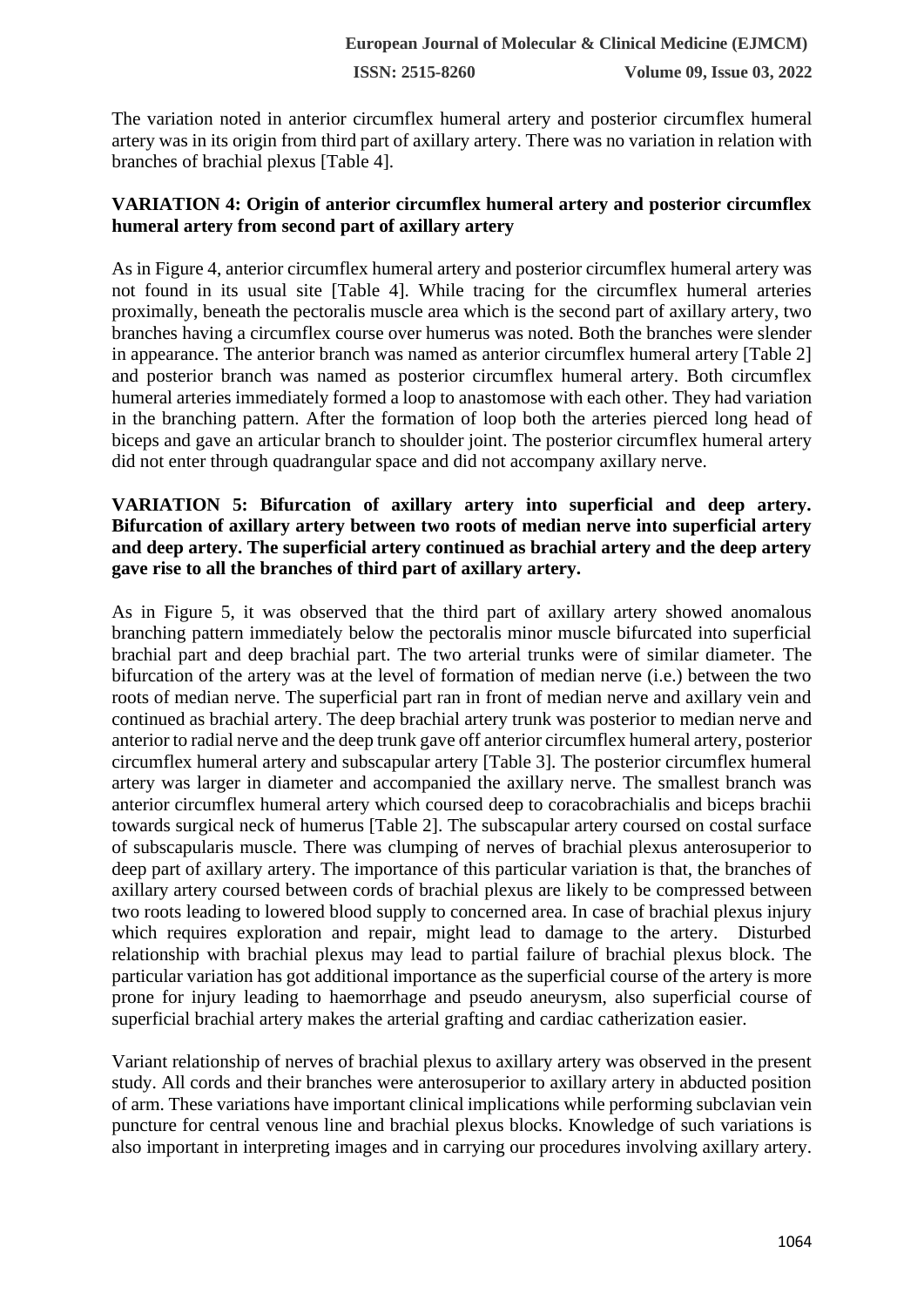Literature study shows that the incidence of such superficial brachial artery is around 0.1% to 3.2%.

Ronald et al  $(2006)$ <sup>12</sup>, Rodriguez-Baeza et al  $(1995)$ <sup>13</sup> and Tountas et al  $(1993)$ <sup>14</sup> all have reported variations in the branching patterns of the axillary artery.

Standring et al (2008) reported that the branches of axillary artery showed numerous variations in number, origin and distribution <sup>15</sup>.

Johnson & Ellis (2005) noted a similar variation in the branching pattern of posterior circumflex humeral artery, in which the artery after emerging from profunda brachii artery passed backward below teres major muscle without passing through quadrangular space <sup>16</sup>

Drushti et al (2017) reported origin of profunda brachii artery from anterior division of deep brachial artery along with anterior circumflex humeral artery and posterior circumflex humeral artery <sup>17</sup>.

Patil et al (2016) noted a unique variation of a common trunk from first part of axillary artery which gave origin to all the branches of the third part of axillary artery  $18$ .

Chakravarthi (2012) reported an unusual branching pattern of axillary artery in which second part of axillary artery gave a common trunk which gave off posterior circumflex humeral artery and subscapular artery along with other branches of first and second part. While anterior circumflex humeral artery originated from usual site of third part of axillary artery <sup>19</sup>.

Bagoji et al (2013) noted third part of axillary artery terminated by trifurcating into three large branches: (i.e.) Superficial brachial artery, deep brachial artery and subscapular artery trunk. Subscapular arterial trunk gave rise to circumflex scapular artery, thoracodorsal artery, posterior circumflex humeral artery. Superior brachial artery which later fused with deep brachial artery in cubital fossa. Deep brachial artery, which terminated into radial and ulnar artery respectively  $20$ .

| Number of Sides<br><b>Specimens</b> | <b>Observed</b> | <b>Variations</b><br>in<br>anterior circumflex<br>humeral artery | <b>Right</b> | Left | <b>Total</b> | <b>Percentage</b> |
|-------------------------------------|-----------------|------------------------------------------------------------------|--------------|------|--------------|-------------------|
| 25                                  | 50              | From common trunk                                                |              |      |              | 2%                |
|                                     |                 | From second part                                                 |              |      |              | 2%                |
|                                     |                 | From deep brachial<br>artery                                     |              |      |              | 2%                |

**TABLE 2: Variations in anterior circumflex humeral artery.**

|  |  | TABLE 3: Types of variations in posterior circumflex humeral artery. |
|--|--|----------------------------------------------------------------------|
|  |  |                                                                      |

| Number of<br><b>Specimens</b> | <b>Sides</b><br><b>Observed</b> | <b>Variations</b><br>in<br><b>Posterior circumflex</b><br>humeral artery | <b>Right</b> | Left | <b>Total</b> | Percentage |
|-------------------------------|---------------------------------|--------------------------------------------------------------------------|--------------|------|--------------|------------|
| 25                            | 50                              | From common trunk                                                        |              |      |              | 2%         |
|                               |                                 | From second part                                                         |              |      |              | 2%         |
|                               |                                 | From unusual site                                                        |              |      |              | 2%         |
|                               |                                 | brachial<br>From deep<br>artery                                          |              |      |              | 2%         |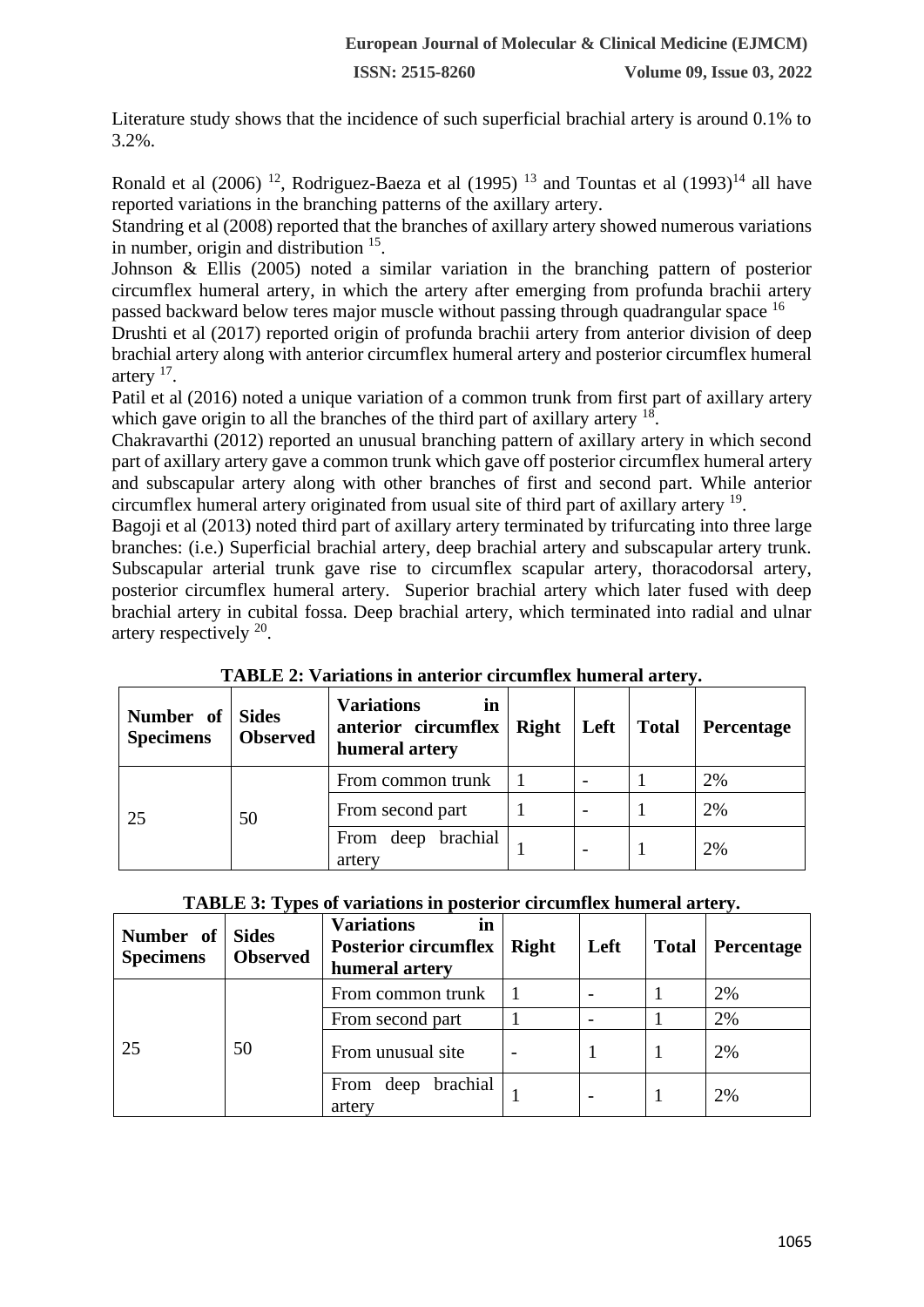| N <sub>0</sub>              | <b>Types of Variations</b> | <b>Name of the Artery</b>                                                                       | Percentage |
|-----------------------------|----------------------------|-------------------------------------------------------------------------------------------------|------------|
|                             | Common trunk               | Anterior circumflex humeral artery – Posterior<br>circumflex humeral artery                     | 4%         |
|                             |                            | Anterior circumflex humeral artery - Posterior<br>circumflex humeral artery -Subscapular artery | 2%         |
| $\mathcal{D}_{\mathcal{L}}$ | Absence                    | Anterior circumflex humeral artery - Posterior<br>circumflex humeral artery                     | 2%         |
| 3                           | Abnormal site of origin    | Posterior circumflex humeral artery                                                             | 2%         |

# **TABLE 4: Types of variations.**

#### **TABLE 5: Comparative study on common trunk.**

| N <sub>0</sub> | <b>Common Trunk Third part of axillary artery</b>                                                                                                                                | <b>Author</b>                                                                                                     | Percentage                   |
|----------------|----------------------------------------------------------------------------------------------------------------------------------------------------------------------------------|-------------------------------------------------------------------------------------------------------------------|------------------------------|
| $\mathbf{1}$   | Subscapular artery / Anterior circumflex humeral artery<br>/Posterior circumflex humeral artery                                                                                  | Saeed et al <sup>2</sup>                                                                                          | 3.80%                        |
| $\overline{2}$ | Subscapular artery + Anterior circumflex humeral artery +<br>Posterior circumflex humeral artery + Profunda brachii +<br>Ulnar collateral arteries                               | Ramesh et al <sup>3</sup>                                                                                         |                              |
| $\overline{3}$ | Anterior circumflex humeral artery + Posterior circumflex<br>humeral artery + Subscapular artery + Radial collateral +<br>middle collateral + superior ulnar collateral arteries | Vijaya et al <sup>4</sup>                                                                                         |                              |
| $\overline{4}$ | Posterior circumflex humeral artery + Anterior circumflex<br>humeral artery                                                                                                      | Majumdar et al                                                                                                    | 0.70%                        |
| 5              | Anterior circumflex humeral artery + Posterior circumflex<br>humeral artery + Subscapular artery + profunda brachii<br>artery                                                    | Astik et al <sup>6</sup>                                                                                          | 10%                          |
| 6              | Anterior circumflex humeral artery + Posterior circumflex<br>humeral artery + Lateral thoracic artery                                                                            | Satyanarayana<br>et al $7$                                                                                        |                              |
| $\overline{7}$ | Anterior circumflex humeral artery + Posterior circumflex<br>humeral artery                                                                                                      | Pellegrini <sup>8</sup><br>Hitzrot <sup>9</sup><br>Poynter <sup>10</sup><br>Dubreuil-<br>Chambardel <sup>11</sup> | 22 %<br>16 %<br>20 %<br>17 % |
| 8              | Anterior circumflex humeral artery + Posterior circumflex<br>humeral artery<br>Anterior circumflex humeral artery + Posterior circumflex<br>humeral artery + Subscapular artery  | <b>Present Study</b>                                                                                              | 6%                           |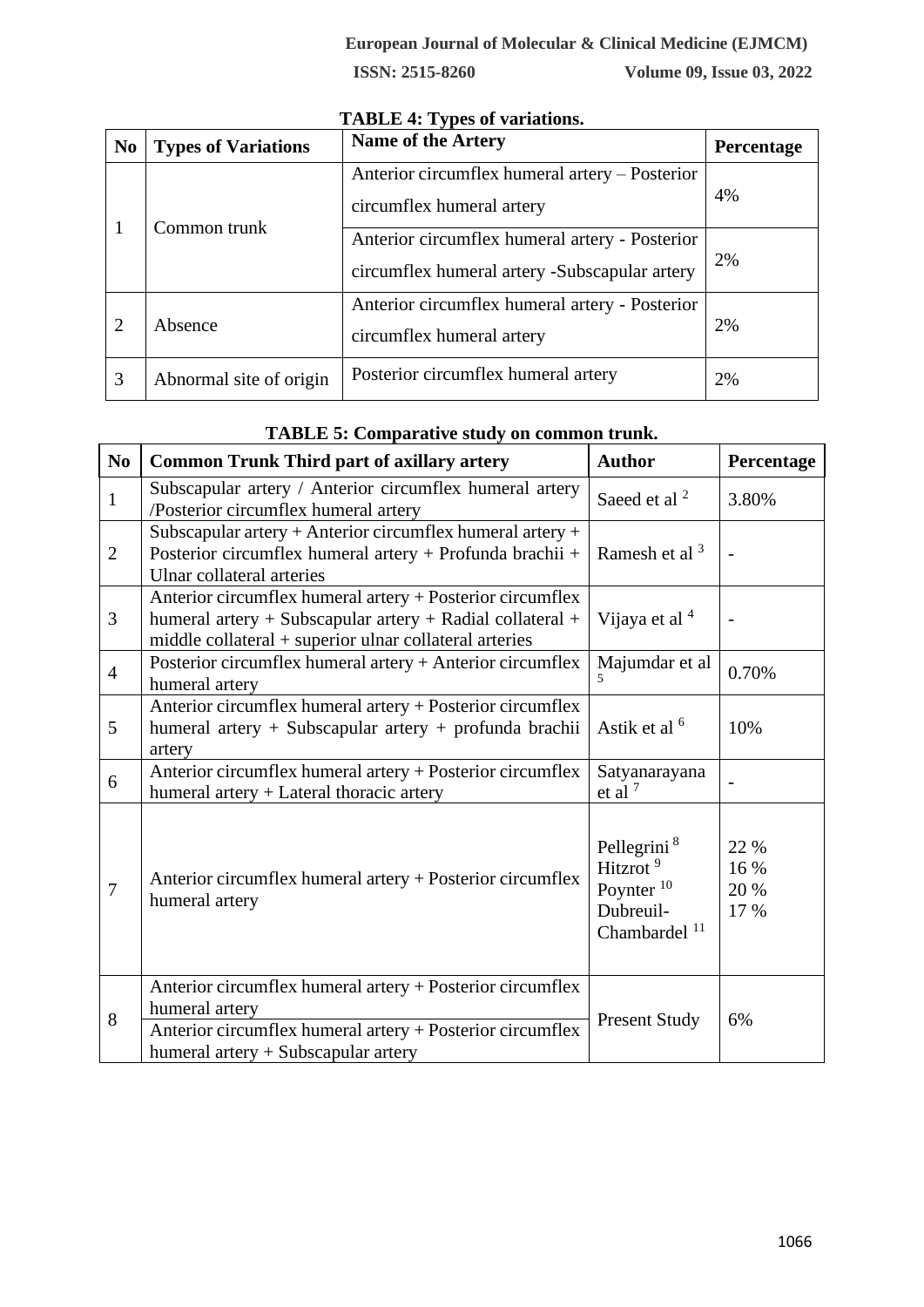

**Figure 1 : Variation 1**



**Figure 2 : Variation 2**



**Figure 3 : Variation 3**



**Figure 4 : Variation 4**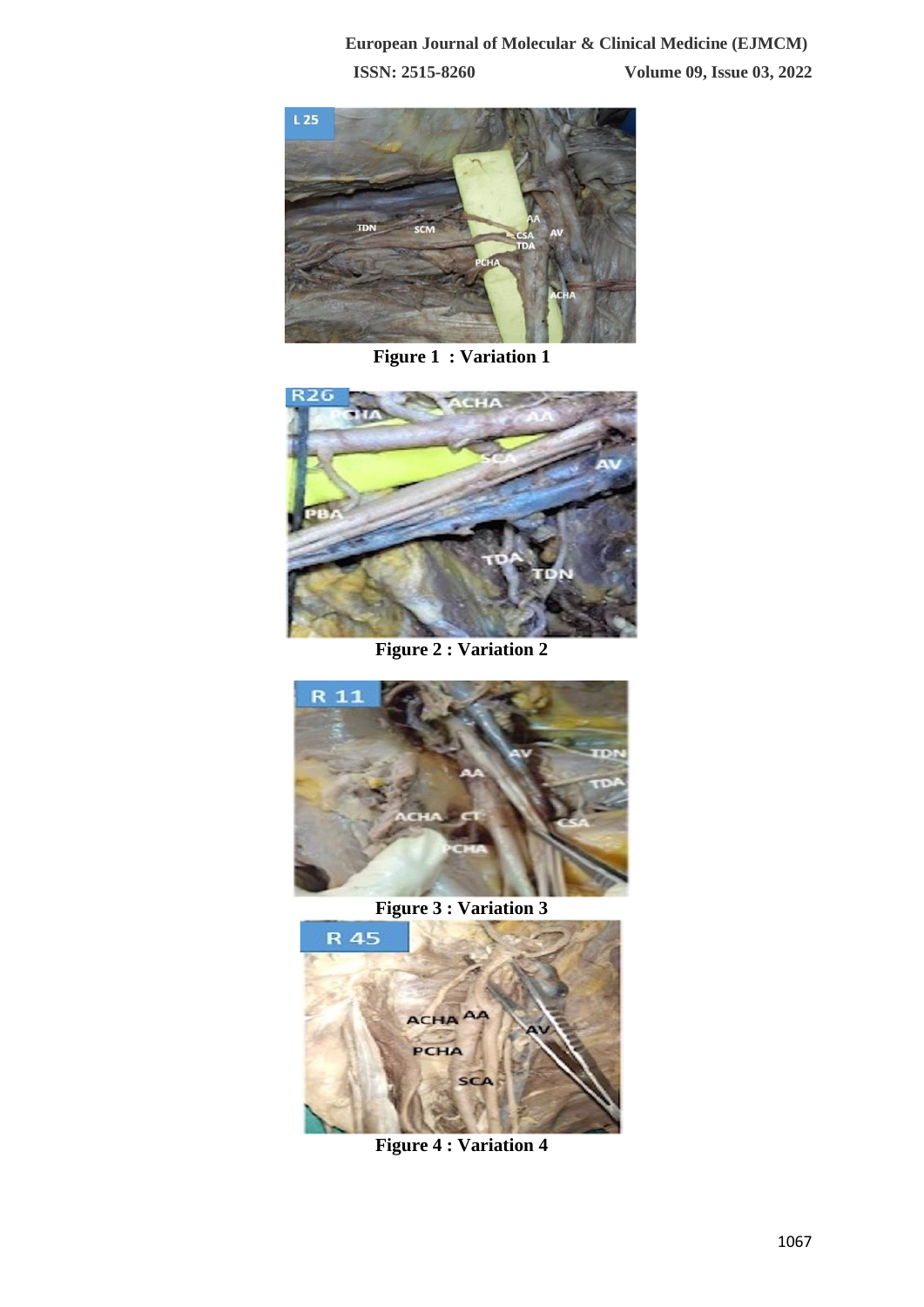

**Figure 5 : Variation 5**

# **CONCLUSION**

A profound knowledge of normal and variation of third part of axillary artery in its origin and branching pattern along with its relations with brachial plexuses is of indispensable value for a safe attempt in performing procedures in the axillary region. Iatrogenic injury can be avoided, and unusual situations can be handled by having awareness about the variations in the axillary artery. The study is significant because of its increasing interventional procedures done in axilla. Axillary artery is now-a-days used as the access vessel for invasive diagnostic and interventional cardiovascular procedures, during bypass surgery between axillary and subclavian artery. Next to the popliteal artery, axillary artery is more frequently lacerated by violence than any other injury. Axillary artery is important for plastic surgeons performing a musculocutaneous flap for wound or defect reconstruction or during harvesting the axillary artery for microvascular graft repair of damaged arteries  $21$ . Axillary artery has emerged as feasible and safe alternative access for delivering large bore interventional procedures, in peripheral arterial disease and coronary artery diseases, due to low incidence of atherosclerosis involving the vessel. Abnormal division of artery may have clinical application in haemorrhagic emergencies where accurate diagnosis and surgical repair on ligature of vessel is crucial.

#### **ACKNOWLEDGEMENTS**

**The authors would like to thank and pay respect to all those kind hearts who have donated their body for research and education purposes without whom this work would not have been accomplished**

**FINANCIAL SUPPORT AND SPONSORSHIP** Nil.

# **CONFLICT OF INTEREST**

There are no conflicts of interest.

#### **REFERENCES**

- 1. Johnson D, Ellis H. Pectoral girdle and upper limb. In: Standring S, ed. Gray's Anatomy. 39th Ed., Edinburgh, Elsevier Churchill Livingstone. 2005; 876–877.
- 2. Saeed M, Rufai AA, Elsayed SE, Sadiq MS. Variations in the subclavian-axillary arterial system. Saudi Med J. 2002;23(2):206–212.